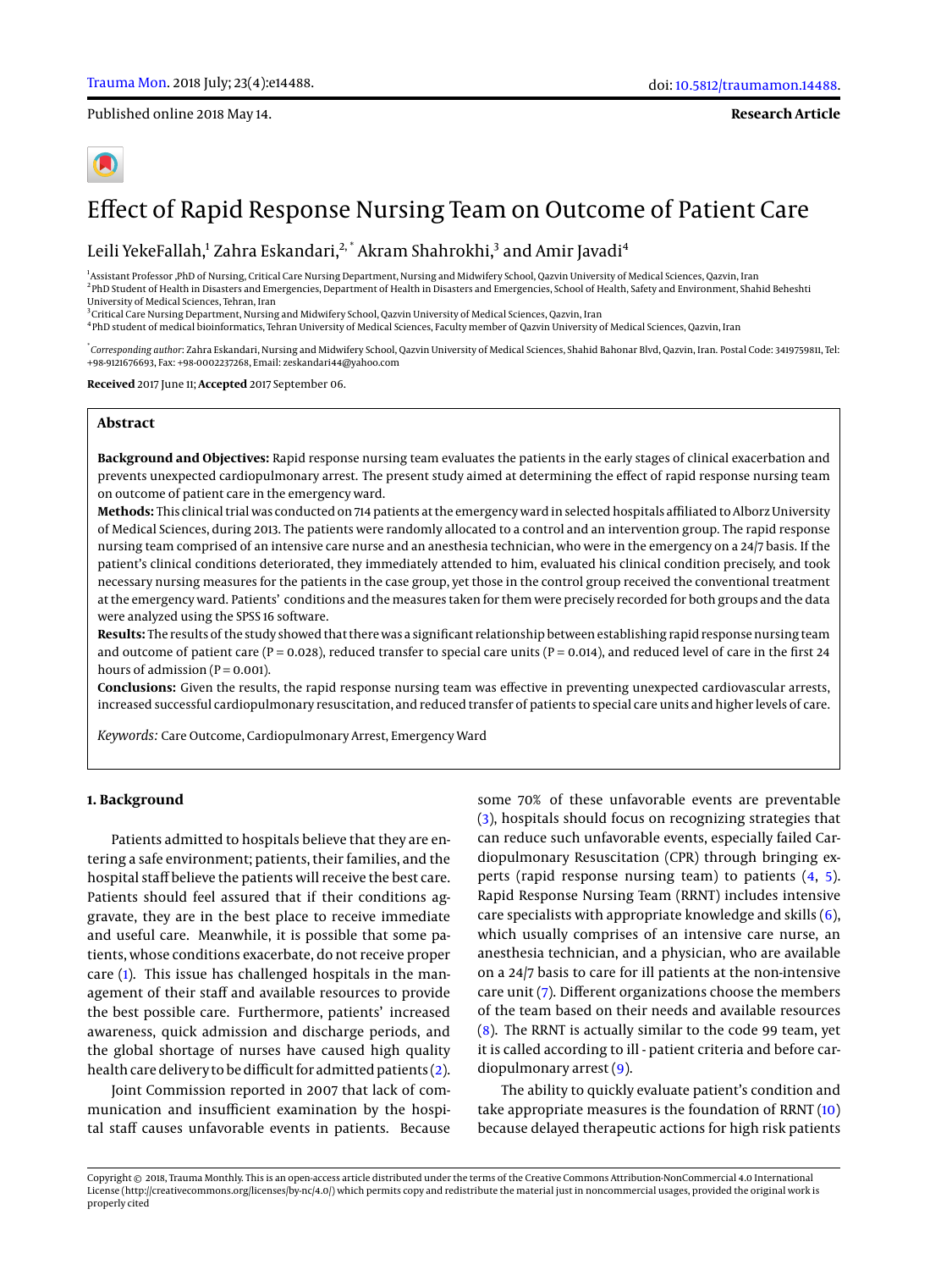significantly affect patients' clinical outcome [\(11\)](#page-5-4). Furthermore, RRNT aims at reducing these delays. The American Heart Association considers RRNT an important strategy for prevention of preventable harms and elevation of patients' care outcome [\(12\)](#page-5-5). Many experts believe that RRNT is a strategy for improving the quality of nursing services, determines treatment errors and their required measures, and effectively improves service quality [\(13\)](#page-5-6). Therefore, the present study aimed at determining the effect of establishing RRNT on emergency patient care outcome at selected hospitals.

# **2. Methods**

This clinical trial was conducted at selected hospitals affiliated to Alborz University of Medical Sciences, during year 2013. The study population included all patients over 18 years old, who were admitted to the emergency ward of the selected hospitals. The patients, who were admitted to the emergency ward with cardiopulmonary arrest, were excluded.

The Rapid Response Nursing Team (RRNT) comprised of three intensive care nurses and three anesthesia technicians, who were available at the hospital on a 24/7 basis at three different shifts. They visited patients at the beginning of their shift and every two hours.

The researcher briefed the nursing managers and supervisors on the objectives of the study and RRNT in a two - hour meeting. Then, the same was performed in a one day seminar for the head nurses, shift authorities, and all nurses at the emergency ward. Posters and educational pamphlets were issued to the personnel regarding the criteria to call RRNT. Furthermore, these criteria were posted on the notice board of the wards and included: respiratory rate < 8 or > 26 per minute, reduced arterial oxygen saturation to  $<$  90%, systolic blood pressure of  $<$  90 mmHg, chest pain, nurse's concern, reduced consciousness, etc. Then, RRNT members began collecting the samples. The total sample size was 714 qualified patients admitted to the emergency ward, who were randomly divided to control (who received standard treatment ordered by physicians by the care personnel) and intervention (who received the standard treatment ordered by physicians based on priority, time schedule, and with precision and without delay by the RRNT) groups, using the random block method (block size of 6). Therefore, 357 patients were assigned to each group. The RRNT visited all patients at the emergency ward at the beginning of their shift and every two hours during the 24 hours, as well as registered patients with special conditions, and asked the shift authorities to call them if the patients' clinical conditions changed. Upon

being called, the RRNT immediately attended to the patient and evaluated them with the help of the responsible nurse. If needed, they took measures, such as positioning the patient, oxygen therapy, suction, inserting IV line, taking routine blood samples, and taking Electrocardiogram (ECG) according to hospital protocols before the physician arrived. Then they followed the physician's orders as prescribed and prioritized by the physician with precision and without delay. They used the most skilled nursing assistant of the ward. It is noteworthy to mention that RRNT did not take any measures without physician's order unless it was allowed according to the hospital protocol and based on patient's conditions. The RRNT accompanied the patient if he was to be transferred to another ward and checked the transportation equipment including oxygen, stretcher, and portable monitoring. They also checked the patient every two hours, for 12 to 24 hours. If the physician decided to refer the patient to another hospital, RRNT did their best to stabilize patient's hemodynamic conditions and moderate life - threatening risks because the patient should have stable hemodynamic conditions before being transferred. They checked the patient as long as he/she was at the ward. After providing nursing care, the results were recorded in a check list, including age, gender, time of admission, manner of admission, duration of admission, duration of calling RRNT, the shift RRNT, who was called, the time RRNT was called, gap between being called and attending to the patient, duration of the RRNT attending to the patient, the level of care when RRNT attended to the patient, the level of care 24 hours after RRNT that was provided for the patient (if the patient was still there), the level of patient's triage in the first visit of RRNT, the reason for calling RRNT, the measures RRNT took, patient's outcome, and nursing report.

After the data were collected, they were analyzed using the t test, Chi - square test, and Fisher's exact test at a significance level of 0.05.

Informed consent was obtained from all patients or their legal guardians. This clinical trial was registered at the Iranian site for clinical trials (No 201302015077N1). The Ethics Committee of Research Deputy of Qazvin University of Medical Sciences granted permission (No 28/20/7628) for this study.

# **3. Results**

Of 714 patients, 362 were males and 352 were females. The gender distribution in the control group was 181 (51.4%) females and 176 (48.6%) males. That of the intervention group was 171 (48.6%) females and 186 (51.4%) males. The chi - square test showed no significant difference between the two groups in terms of gender ( $P = 0.5$ ). Participants'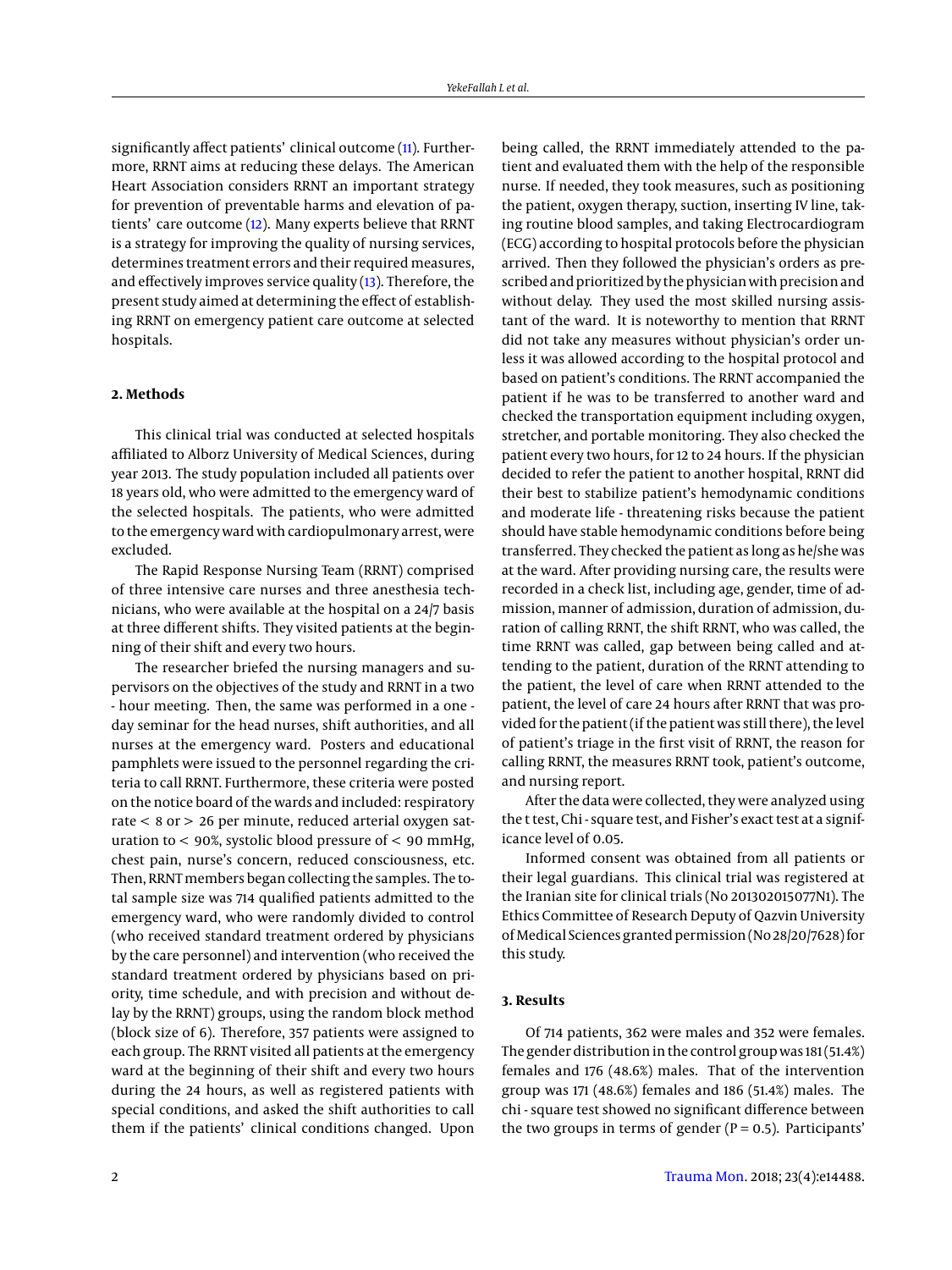age ranged from 18 to 92 years old with mean and standard deviation of 50.67  $\pm$  18.62. The mean age for the intervention and control groups was 51.97  $\pm$  17.82 and 49.48  $\pm$  18.65 years old, respectively. No difference was found between the two groups in terms of age, using the t test ( $P = 0.081$ ). The chi - square test revealed that RRNT had a significant effect on patient outcome ( $P = 0.028$ ) [\(Table 1\)](#page-3-0). In the control group, 23.3% of the patients were transferred to the Intensive Care Unit (ICU), while that in the intervention group was 16%. The difference was found significant using the chi - square test ( $P = 0.014$ ).

Furthermore, the chi - square test did not reveal a significant difference between the two groups in terms of care level on admission ( $P = 0.55$ ), yet the groups were significantly different after 24 hours ( $P = 0.001$ ) [\(Table 2\)](#page-3-1). Code 99 was called for 3.1% of patients in the control group while that for the intervention group was 2.2%, that is, the control group received 1.5 times as many code 99 calls as the intervention group, yet the difference was not significant  $(P = 0.643)$ . CPR was successful only in 63.6% of the control group that needed CPR, yet 100% success was recorded for the intervention group. However, the difference was not statistically significant ( $P = 0.103$ ) [\(Table 3\)](#page-4-6).

#### **4. Discussion**

One of the wards that needs RRNT is the emergency ward because it is the heart of the hospital and its regular circulation can save lives of many people [\(14\)](#page-5-7). Most of the critical referrals are made to the emergency wards and the quality of service delivery in this ward indicates the general condition of service quality in a hospital [\(15\)](#page-5-8). Emergency has a sensitive and unique position in hospitals and health care system because of rapid, high quality, effective and complex processes that it requires and its patients being the busiest, most varied, and most sensitive. The speed of service delivery in hospitals, especially in the emergency wards, is important to reduce mortality and morbidity [\(14\)](#page-5-7). In the present study, establishing RRNT had a significant effect on patient outcome at the emergency ward ( $P = 0.028$ ). The RRNT reduced code 99 calling and increased CPR success at the emergency room. The control group witnessed 3.1% of code 99 calling while that for the intervention group was 2.2%, that is, 1.5 times higher in the control group as compared with the intervention group. However, the difference was not significant (P = 0.643). The RRNT could recognize ill patients and reduce code calling in the intervention group in that it prevented 8 cardiopulmonary arrests. The control group witnessed 63.6% success rate for CPR while this was 100% in the intervention group. However, the difference was insignificant

 $(P = 0.103)$ . Despite this fact, the researcher believes that the insignificance can be due to low sample size.

Lighthall et al. (2010) reported the effectiveness of RRT on cardiopulmonary arrest and mortality, as cardiopulmonary arrest was reduced by 57% after activation of the RRT as compared to before RRNT activity. Furthermore, the rate of cardiac arrests was reduced to 5.6 per 1000 discharges ( $P < 0.01$ ). It was estimated that 51 cardiac arrests were prevented during RRT presence [\(16\)](#page-5-9). Sabahi et al. (2012) reported reduced cardiopulmonary arrest and mortality after starting RRT [\(17\)](#page-5-10). Median - Rivera et al. (2010) reported lack of effectiveness of RRT on cardiopulmonary arrest and unexpected mortality, which confirms the findings of this study, where fewer code 99s were called after establishing RRT [\(18\)](#page-5-11).

In the control group, 23.3% of the patients were transferred to special care units while this figure was only 16% in the intervention group. The difference between the two groups was significant ( $P = 0.014$ ), that is, the rate of transfer to special care units was reduced in the intervention group. Given the limited number of beds in special care units and high demand for them, selecting patients for these wards should be based on appropriate reasons. Furthermore, RRNT and its help for stabilizing ill patients' clinical conditions under physician's supervision prevents unwanted admissions to special care units, which will reduce the number of patient transfer to these wards and the incurred costs. To the best of the author's knowledge, no studies have examined transfer to special care units in details, yet the current research studied the transfer to each ward separately and found that 6.7% of patients in the control and 6.2% in the intervention group were transferred to the ICU, and 16.5% and 9.8% were taken to the CCU, respectively. Simmes et al. (2012) reported the effectiveness of RRT on cardiac arrest and sudden death in surgery patients before and after implementing RRT. They showed that the number of unwanted admissions to ICU increased from 2.47% to 4.15% after implementing RRT because ill patients were immediately recognized and transferred to a higher level of care (unwanted ICU admission). This is why they witnessed higher transfer rate to ICU, yet the rate of cardiac arrests and sudden deaths was reduced by 50% [\(19\)](#page-5-12).

The current study did not observe a significant difference between the two groups in terms of care level  $(P = 0.507)$ , yet they were significantly different after 24 hours ( $P = 0.001$ ). Therefore, RRNT recognized ill patients according to RRNT calling criteria, examined them, and quickly took required measures along with the health staff so fewer patients were transferred to higher care levels or if they were transferred, the critical care they received led to return to lower care levels in 24 hours. This caused significantly lowermortality among special care unit patients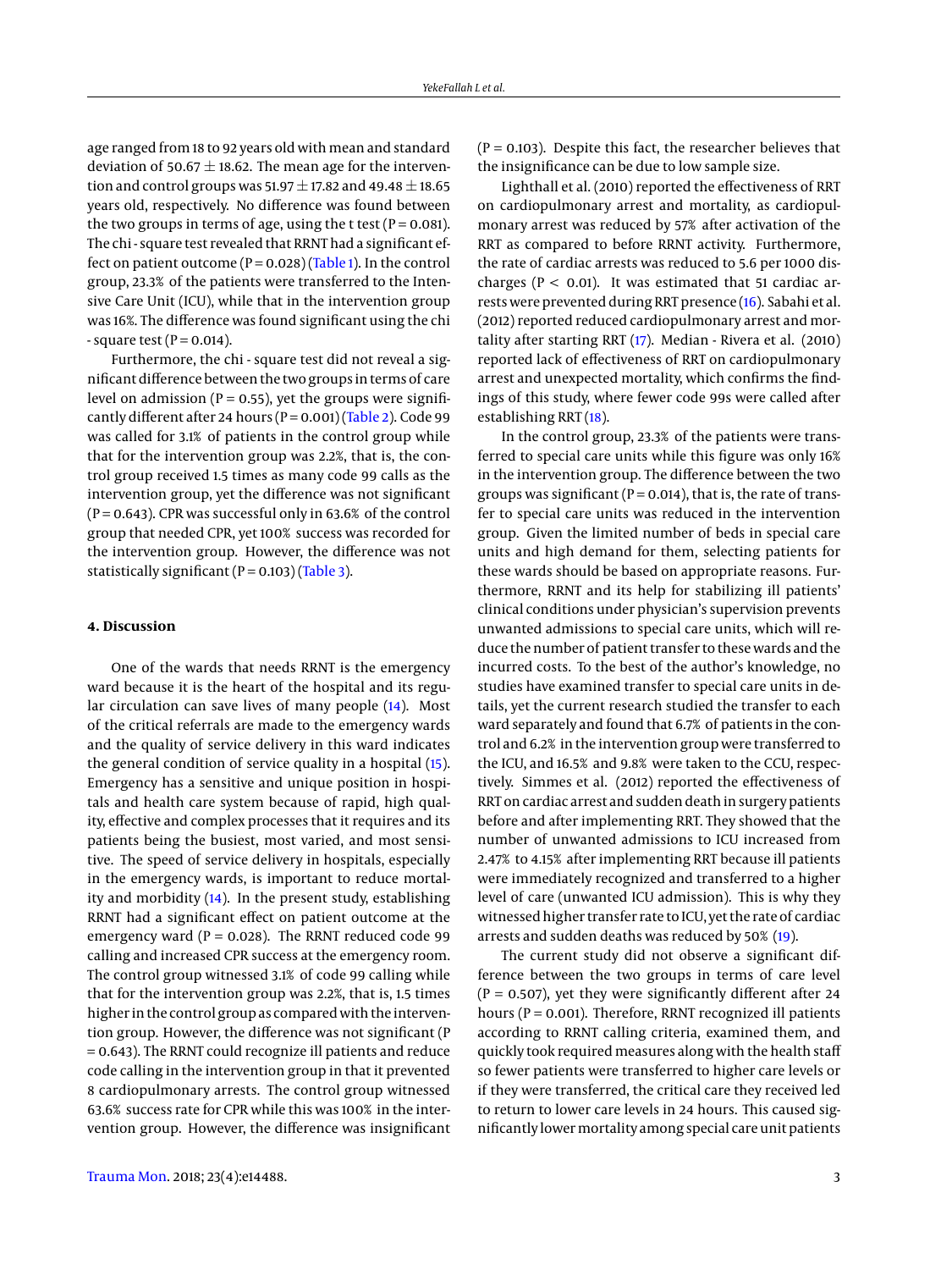<span id="page-3-0"></span>

| Table 1. Distribution of Patient Outcome in the Two Groups <sup>a</sup> |                |              |              |                             |
|-------------------------------------------------------------------------|----------------|--------------|--------------|-----------------------------|
| <b>Patient outcome</b>                                                  | Control        | Intervention | <b>Total</b> | <b>Statistic</b>            |
| <b>Transfer to ICU</b>                                                  |                |              |              | $\chi^2$ = 0.087, P = 0.76  |
| Number                                                                  | 24             | 22           | 46           |                             |
| Percentage                                                              | 6.7%           | 6.2%         | 6.4%         |                             |
| <b>Transfer to CCU</b>                                                  |                |              |              | $\chi^2$ = 6.128, P = 0.013 |
| Number                                                                  | 59             | 35           | 94           |                             |
| Percentage                                                              | 16.5%          | 9.8%         | 13.2%        |                             |
| <b>Transfer to other wards</b>                                          |                |              |              | $\chi^2$ = 0.75, P = 0.38   |
| Number                                                                  | 14             | 19           | 33           |                             |
| Percentage                                                              | 3.9%           | 5.3%         | 4.6%         |                             |
| Discharge                                                               |                |              |              | $\chi^2$ = 2.094, P = 0.148 |
| Number                                                                  | 214            | 245          | 459          |                             |
| Percentage                                                              | 59.9%          | 68.6%        | 64.3%        |                             |
| Transfer to other hospitals                                             |                |              |              | $\chi^2$ = 1, P = 0.317     |
| Number                                                                  | 21             | 15           | 36           |                             |
| Percentage                                                              | 5.9%           | 4.2%         | 5%           |                             |
| Discharged against medical advice                                       |                |              |              | $\chi^2$ = 0.001, P = 1     |
| Number                                                                  | 21             | 21           | 42           |                             |
| Percentage                                                              | 5.9%           | 5.9%         | 5.9%         |                             |
| Cardiovascular arrest                                                   |                |              |              | $\chi^2$ = 0.066, P = 0.13  |
| Number                                                                  | $\overline{4}$ | $\mathbf{0}$ | $\bf{4}$     |                             |
| Percentage                                                              | $1.1\%$        | $0\%$        | 0.6%         |                             |
| <b>Total</b>                                                            |                |              |              |                             |
| Number                                                                  | 357            | 357          | 714          |                             |
| Percentage                                                              | 100%           | 100%         | 100%         |                             |

 $\text{a}^{\text{a}}$ Chi - square: P value = 0.028.

<span id="page-3-1"></span>

| Table 2. Distribution of Care Level for each Group |                                       |              |                                        |              |  |
|----------------------------------------------------|---------------------------------------|--------------|----------------------------------------|--------------|--|
| <b>Care Level</b>                                  | <b>On Admission</b>                   |              | <b>24 Hours After Admission</b>        |              |  |
|                                                    | Control                               | Intervention | Control                                | Intervention |  |
|                                                    | $\mathbf{0}$                          | $\mathbf{0}$ | $\mathbf 0$                            | $\mathbf{0}$ |  |
| $\mathbf{I}$                                       | 1(50%)                                | 1(50)        | 14 (34.1%)                             | 27(56.9%)    |  |
| Ш                                                  | 345 (50%)                             | 345 (50%)    | 59 (62.8%)                             | 35 (37.2%)   |  |
| IV                                                 | 7(41.2%)                              | 10(58.8%)    | 9(90%)                                 | 1(10%)       |  |
| V                                                  | 4(80%)                                | 1(20%)       | 6(75%)                                 | 2(25%)       |  |
| <b>Statistic</b>                                   | Chi - square, $P$ - value, $P = 0.55$ |              | Chi - square, $P$ - value, $P = 0.001$ |              |  |

and their discharge from emergency ward in that 59.9% of the control and 68.6% of the intervention group were discharged. This means more of the intervention group were discharged, which was an important factor in preventing overcrowding of emergency wards.

intervention group (4.2%) as compared with that of the control group (5.9%) was another achievement of RRNT.

# *4.1. Limitations*

The limitation of the present study was that it was conducted only at one hospital; therefore, the findings might

Reduced transfer of patients to other hospitals in the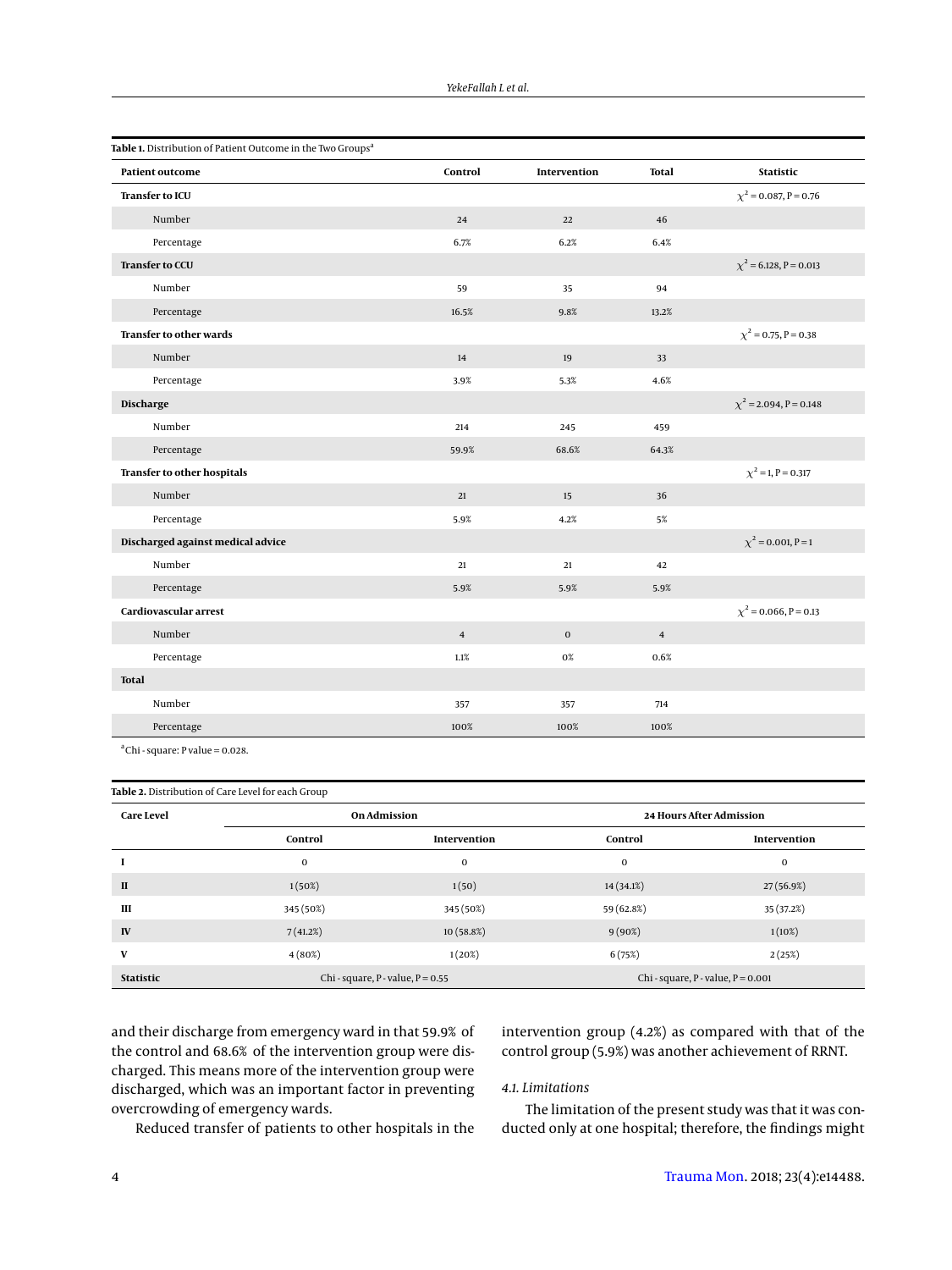<span id="page-4-6"></span>

| Group            |                    | Number of Code 99 Calling |                       | <b>Outcomes of Code 99 Calling</b> |  |  |
|------------------|--------------------|---------------------------|-----------------------|------------------------------------|--|--|
| Frequency        | Code 99 Was Called | Code 99 Was Not Called    | <b>Successful CPR</b> | <b>Unsuccessful CPR</b>            |  |  |
| Control          |                    |                           |                       |                                    |  |  |
| Number           | 11                 | 346                       | 7                     | $\overline{4}$                     |  |  |
| Percent          | 3.1                | 96.9                      | 63.6                  | 36.4                               |  |  |
| Intervention     |                    |                           |                       |                                    |  |  |
| Number           | 8                  | 349                       | 8                     | 0                                  |  |  |
| Percent          | 2.2                | 97.8                      | 100                   | $\bf{0}$                           |  |  |
| Total            |                    |                           |                       |                                    |  |  |
| Number           | 19                 | 695                       | 15                    | $\overline{4}$                     |  |  |
| Percentage       | 2.7                | 97.3                      | 78.9                  | 21.1                               |  |  |
| <b>Statistic</b> | Fisher $P = 0.643$ |                           | Fisher $P = 0.103$    |                                    |  |  |

not be generalizable to other studies and settings. It is recommended for future studies to be conducted with other combinations of team members in RRNT and its effect be evaluated on patient care outcome.

### *4.2. Conclusion*

Given that cardiopulmonary arrest is one of the unfavorable outcomes for hospitalized patients, RRNT can be used to reduce code 99 calling and increase success rate of CPR. Furthermore, special care units have limited capacity and there is high demand for them, thus patients should be selected based on appropriate criteria and unwanted and unreasonable admission should be prevented. This selection can be employed by implementing RRNT. That way, ill patients are recognized much earlier and their condition is stabilized with the help of other health care teams and under physician's supervision to reduce sudden cardiopulmonary arrest, unwanted transfer to special care units, and higher care levels, which themselves increase treatment costs. A skillful emergency nurse can prevent many critical situations that lead to death with early diagnosis. Thus, RRNT can improve the quality of nursing care at the emergency ward and prevent patient overcrowding.

## *4.3. Implications for Nursing and Health Policy*

Establishing rapid response nursing team at the emergency ward or critical care units can be effective inmanagement of critical patients and preventing unexpected cardiovascular arrests, increased successful cardiopulmonary resuscitation, and reduced transfer of patients to special care units and higher levels of care.

# **Acknowledgments**

The authors appreciate the Research Deputy of Nursing and Midwifery School of Qazvin University of Medical Sciences for approving and funding this MSc degree dissertation.

#### **Footnotes**

**Authors' Contribution:** Leili YekeFallah: Design of proposal and acquisition of data and analysis of data; Zahra Eskandari: Interpretation of data and supervise the research team; AkramShahrokhi: Writhing and translation of manuscript; Amir Javadi: Revise and publication of manuscript.

**Conflict of Interest:** None declared.

**Funding/Support:** No funding source.

#### **References**

- <span id="page-4-0"></span>1. National Patient Safety Agency. *Safer Care for the acutely ill patient: learning from serious incident*. 2007, [cited July]. Available from: [www.](www.patientsafety.com) [patientsafety.com](www.patientsafety.com).
- <span id="page-4-1"></span>2. Thomas K, VanOyen Force M, Rasmussen D, Dodd D, Whildin S. Rapid response team: challenges, solutions, benefits. *Crit Care Nurse*. 2007;**27**(1):20–7. quiz 28. [PubMed: [17244856\]](http://www.ncbi.nlm.nih.gov/pubmed/17244856).
- <span id="page-4-2"></span>3. *Institute for Healthcare Improvement*. 2006, [cited November 1]. Available from: <www.ihi.org/ihi/programs/campaign>.
- <span id="page-4-3"></span>4. *Oakbrook Terrace (IL): Joint Commission Improving America's hospitals*. 2007. Available from: <http://www.jointcommission.org>.
- <span id="page-4-4"></span>5. Naeem N, Montenegro H. Beyond the intensive care unit: a review of interventions aimed at anticipating and preventing inhospital cardiopulmonary arrest. *Resuscitation*. 2005;**67**(1):13–23. doi: [10.1016/j.resuscitation.2005.04.016.](http://dx.doi.org/10.1016/j.resuscitation.2005.04.016) [PubMed: [16150531\]](http://www.ncbi.nlm.nih.gov/pubmed/16150531).
- <span id="page-4-5"></span>6. Stolldorf D. Rapid Response Teams: Policy Implications and Recommendations for Future Research. *J Nurs Law*. 2008;**12**(3):115–23. doi: [10.1891/1073-7472.12.3.115.](http://dx.doi.org/10.1891/1073-7472.12.3.115) [PubMed: [24265540\]](http://www.ncbi.nlm.nih.gov/pubmed/24265540). [PubMed Central: [PMC3833449\]](https://www.ncbi.nlm.nih.gov/pmc/articles/PMC3833449).